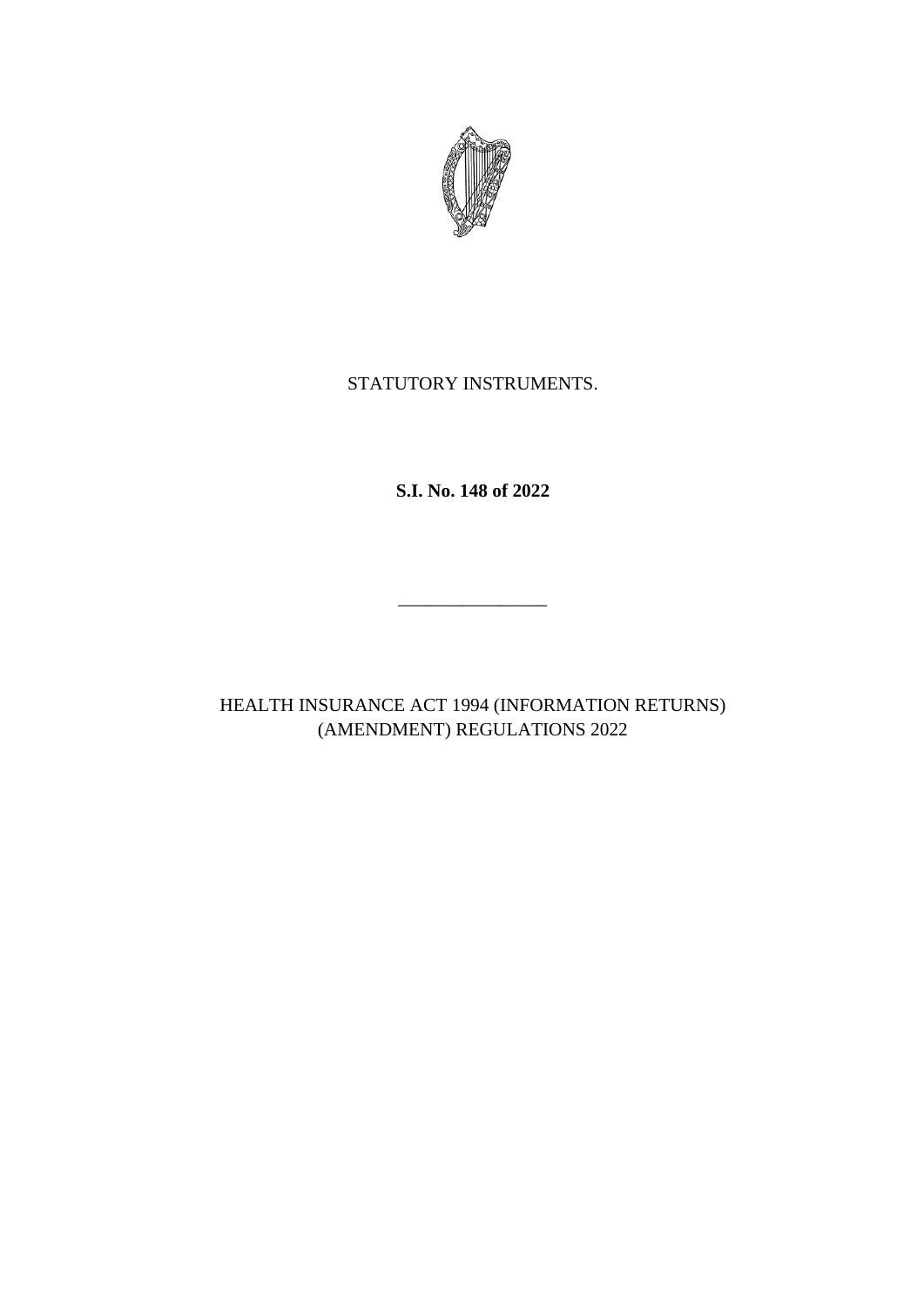### S.I. No. 148 of 2022

# HEALTH INSURANCE ACT 1994 (INFORMATION RETURNS) (AMENDMENT) REGULATIONS 2022

I, STEPHEN DONNELLY, Minister for Health, in exercise of the powers conferred on me by sections 3 (as amended by section 13(b) of the Health Insurance (Amendment) Act 2001 (No. 17 of 2001) and section 5 of the Health Insurance (Miscellaneous Provisions) Act 2009 (No. 24 of 2009)) and 7D(1) (as inserted by section 9 of the Health Insurance (Miscellaneous Provisions) Act 2009 (No. 24 of 2009)) of the Health Insurance Act 1994 (No. 16 of 1994), hereby make the following regulations:

1. (1) These Regulations may be cited as the Health Insurance Act 1994 (Information Returns) (Amendment) Regulations 2022.

(2) The Principal Regulations, the Health Insurance Act 1994 (Information Returns) (Amendment) Regulations 2011 (S.I. No. 690 of 2011), the Regulations of 2013, the Regulations of 2015 and these Regulations may be cited together as the Health Insurance Act 1994 (Information Returns) Regulations 1994 to 2022.

#### 2. In these Regulations—

"Principal Regulations" means the Health Insurance Act 1994 (Information Returns) Regulations 2009 (S.I. No. 294 of 2009);

"Regulations of 2013" means the Health Insurance Act 1994 (Information Returns) (Amendment) Regulations 2013 (S.I. No. 522 of 2013);

"Regulations of 2015" means the Health Insurance Act 1994 (Information Returns) (Amendment) Regulations 2015 (S.I. No. 608 of 2015).

3. Regulation 2(1) (as amended by Regulation 3 of the Regulations of 2015) of the Principal Regulations is amended—

> (*a*) by inserting after the definition of "fixed price procedure" the following definition:

"'Fund' and 'high cost claim credit' have the meanings assigned to them by section 6A(1) of the Act of 2004;",

(*b*) by inserting after the definition of "medical condition" the following definition:

"'member number' means an identifiable unique number corresponding to an insured person and all consecutive or continuous contracts held by the said insured person;", and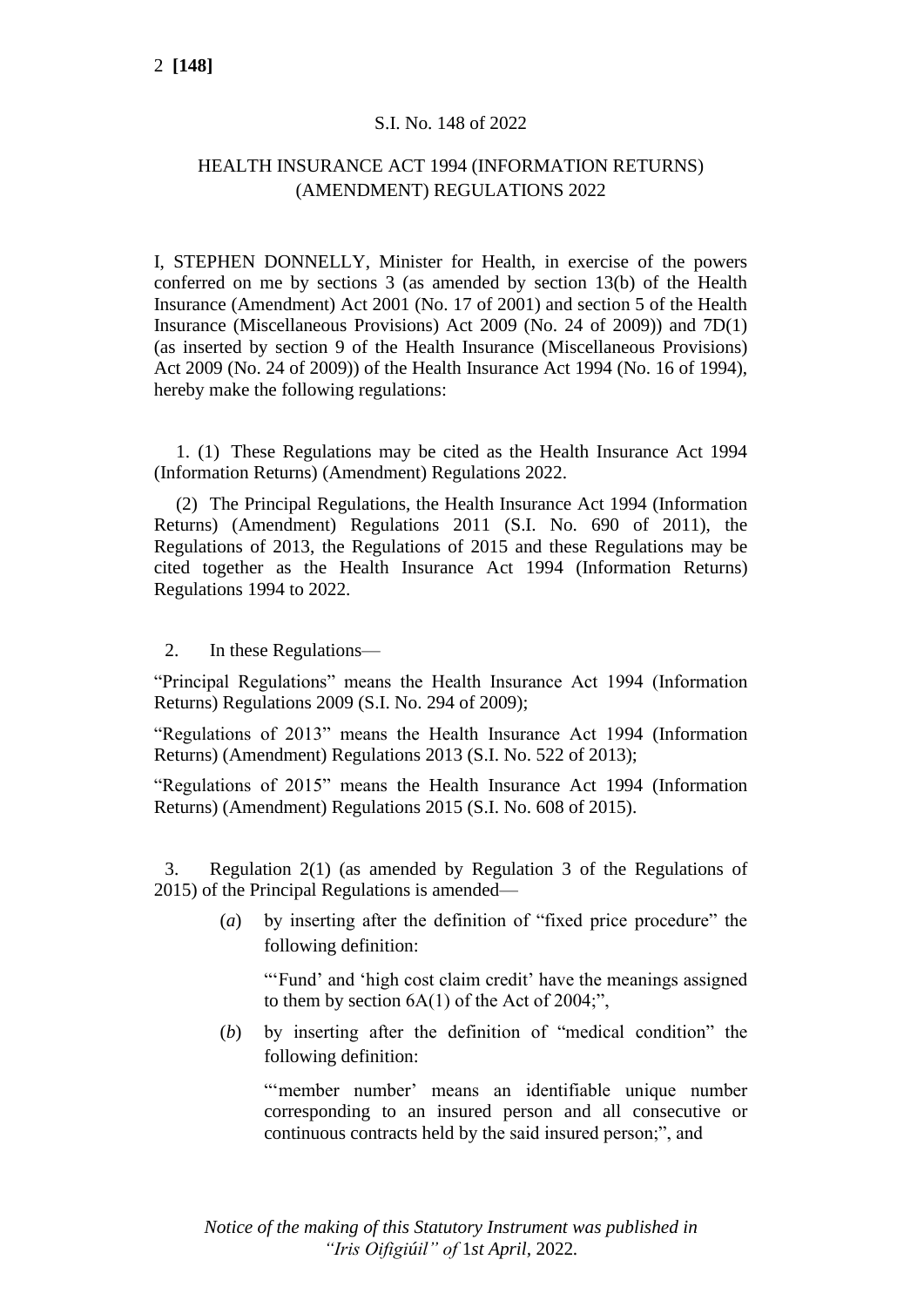(*c*) by inserting after the definition of "net provider payment" the following definition:

"'notifiable claim' means an amount or amounts discharged or reimbursed on application by, or on behalf of, an insured person to a registered undertaking, under the terms of a health insurance contract where such amount exceeds  $€10,000$  for that contract;".

4. Regulation 5 (as amended by Regulation 4 of the Regulations of 2013) of the Principal Regulations is amended—

- (*a*) in paragraph (2), by substituting "Notwithstanding paragraph (3)(c), Form No. 1" for "Form No. 1",
- (*b*) in paragraph  $(3)$ 
	- (i) in subparagraph (a), by substituting for clauses (vii) and (viii) the following:

"(vii) the cell claim value for the quarter, with a breakdown of the sum of in-patient and day-patient days between publicly funded hospitals and private hospitals;

(viii) the cell claim value (overnight stays) for the quarter, with a breakdown of the sum of all in-patient days between publicly funded hospitals and private hospitals;",

- (ii) in subparagraph (b), by substituting "by gender; and" for "by gender.", and
- (iii) by inserting after subparagraph (b) the following subparagraph:

"(c) for all notifiable claims, the details specified herein, split by contract period and split monthly based on date of provision of services and date of payment, in the form specified by the Authority pursuant to section 11G of the Act of 2004:

- (i) details of insured individual for each health insurance contract including membership number, age, gender, type of cover and whether the type of cover is specified as advanced cover by the Authority under section 11E of the Act of 1994;
- (ii) details of risk equalisation credit claimed from the Fund under section 11C of the Act of 1994 excluding high cost claim credits.
- (iii) breakdown of the notifiable claim amount into that relating to services rendered—
	- (I) in a publicly funded hospital,
	- (II) in a private hospital, and
	- (III)by a hospital consultant;
- (iv) the total amount reimbursed for drugs which are not on the Reimbursement List established by the Health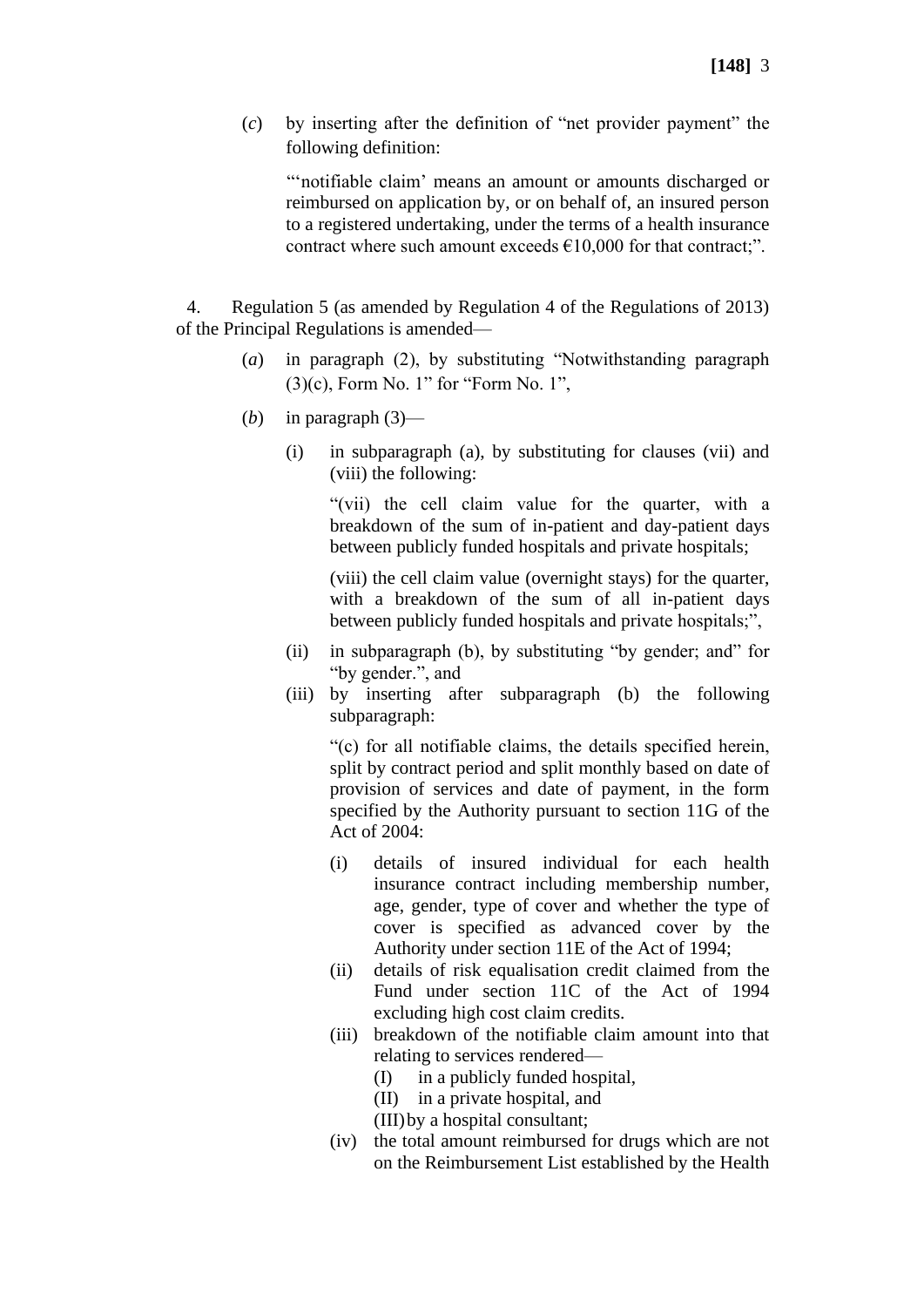Service Executive under section 17 of the Health (Pricing and Supply of Medical Goods) Act 2013;

- (v) the cell claim value (publicly funded hospitals);
- (vi) the cell claim value (private hospitals);
- (vii) the cell claim value (overnight stays) (publicly funded hospitals) and
- (viii) the cell claim value (overnight stays) (private hospitals).".

5. The Principal Regulations are amended by substituting for Schedule 2 (as amended by Regulation 6 of the Regulations of 2013) the following: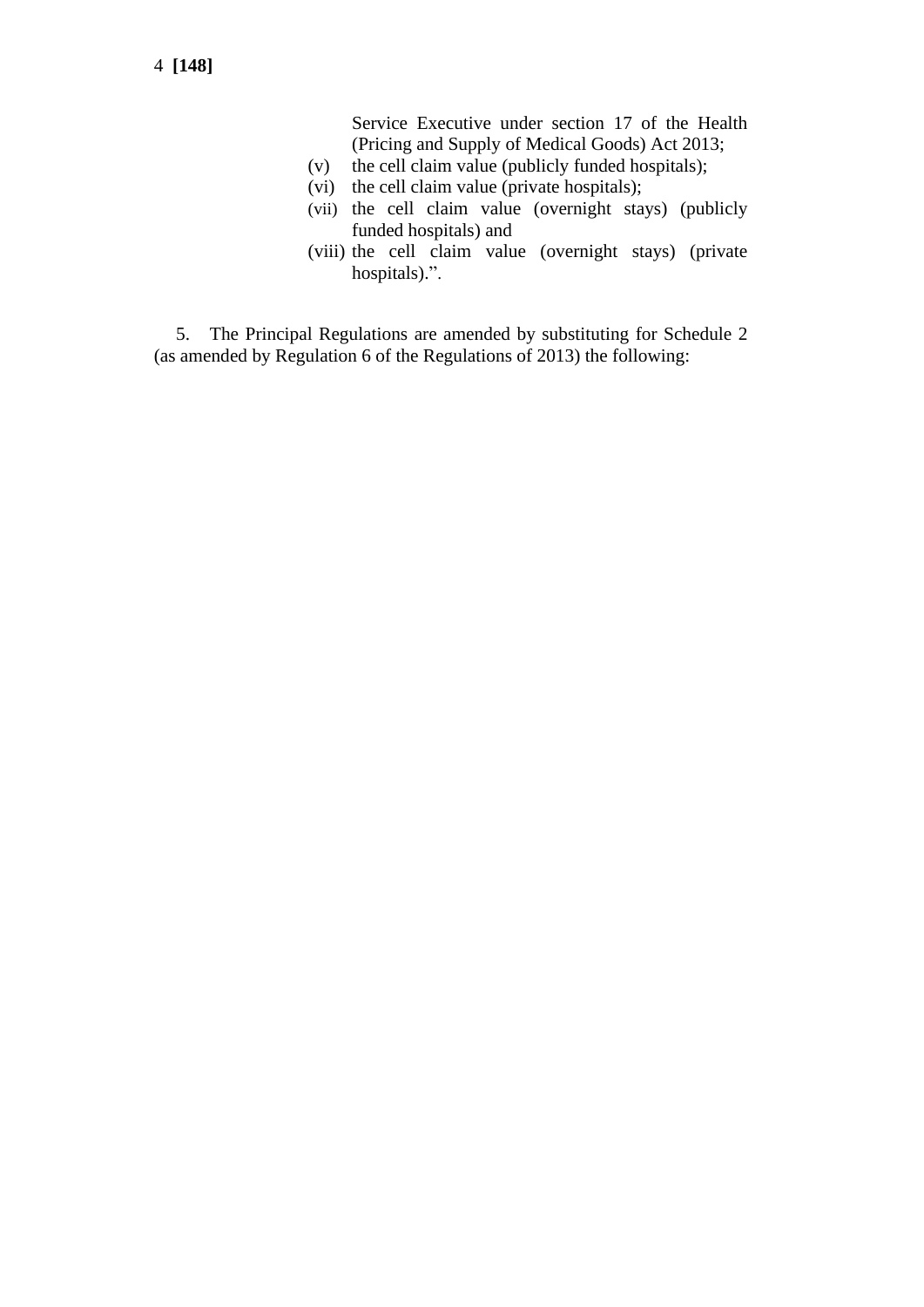#### "SCHEDULE 2

#### Form No. 1

Return to the Health Insurance Authority pursuant to section 7D of the Health Insurance Act 1994

Return for the Period ending .......................

(NOTE: Where the returned benefits payable under a type of cover to which this form relates have materially changed, then the undertaking concerned shall make separate returns of this form in respect of each material level of returned benefit. Also, the undertaking concerned shall make separate returns of this form in respect of the sum of all types of cover to which this form relates.)

PART 1 OF RETURN

Data for First Quarter of Period: Gender: Female

Type of cover: .................................

| Cell                             | No. of<br>insure<br>$\mathbf d$<br>person<br>$\bf S$<br>on<br>first<br>day of<br>the<br>first<br>month<br>of that<br>quarte<br>$\Gamma$ | No. of<br>insure<br>$\mathbf d$<br>person<br>$\mathbf{s}$<br>on<br>first<br>day of<br>the<br>secon<br>$\mathbf d$<br>month<br>of that<br>quarte<br>r | No. of<br>insure<br>$\mathbf d$<br>person<br>${\bf S}$<br>on<br>first<br>day of<br>the<br>third<br>month<br>of that<br>quarte<br>$\mathbf r$ | Cell<br>returne<br>d<br>benefit<br>$\overline{\mathbf{s}}$<br>for the<br>quarter<br>(F000s)<br>í | Cell<br>returned<br>benefits<br>(publicl<br>y<br>funded<br>hospital<br>s)<br>for the<br>quarter<br>$(\epsilon 000s)$ | Cell<br>returned<br>benefits<br>(private)<br>hospital<br>s)<br>for the<br>quarter<br>(6000s) | Cell<br>returned<br>benefits<br>(hospital<br>consultant<br>s)<br>for the<br>quarter<br>(6000s) | Cell<br>prescrib<br>ed<br>benefit<br>for<br>the<br>quarter<br>(6000s) | Cell<br>claim<br>value<br>for the<br>quarter<br>(publicl<br>y<br>funded<br>hospital<br>s) | Cell<br>claim<br>value<br>for the<br>quarter<br>(private<br>hospital<br>s) | Cell<br>claim<br>value<br>(overnig)<br>ht<br>stays)<br>for<br>the<br>quarter<br>(publicly<br>funded<br>hospitals | Cell<br>claim<br>value<br>(overnig)<br>ht<br>stays)<br>for<br>the<br>quarter<br>(private<br>hospitals<br>$\lambda$ |  |
|----------------------------------|-----------------------------------------------------------------------------------------------------------------------------------------|------------------------------------------------------------------------------------------------------------------------------------------------------|----------------------------------------------------------------------------------------------------------------------------------------------|--------------------------------------------------------------------------------------------------|----------------------------------------------------------------------------------------------------------------------|----------------------------------------------------------------------------------------------|------------------------------------------------------------------------------------------------|-----------------------------------------------------------------------|-------------------------------------------------------------------------------------------|----------------------------------------------------------------------------|------------------------------------------------------------------------------------------------------------------|--------------------------------------------------------------------------------------------------------------------|--|
| Age<br>belo<br>W<br>$\mathbf{1}$ |                                                                                                                                         |                                                                                                                                                      |                                                                                                                                              |                                                                                                  |                                                                                                                      |                                                                                              |                                                                                                |                                                                       |                                                                                           |                                                                            |                                                                                                                  |                                                                                                                    |  |
| Age<br>$\mathbf{1}$              |                                                                                                                                         |                                                                                                                                                      |                                                                                                                                              |                                                                                                  |                                                                                                                      |                                                                                              |                                                                                                |                                                                       |                                                                                           |                                                                            |                                                                                                                  |                                                                                                                    |  |
| And                              |                                                                                                                                         |                                                                                                                                                      |                                                                                                                                              |                                                                                                  |                                                                                                                      |                                                                                              |                                                                                                |                                                                       |                                                                                           |                                                                            |                                                                                                                  |                                                                                                                    |  |
| so<br>on                         |                                                                                                                                         |                                                                                                                                                      |                                                                                                                                              |                                                                                                  |                                                                                                                      |                                                                                              |                                                                                                |                                                                       |                                                                                           |                                                                            |                                                                                                                  |                                                                                                                    |  |
| Age<br>88                        |                                                                                                                                         |                                                                                                                                                      |                                                                                                                                              |                                                                                                  |                                                                                                                      |                                                                                              |                                                                                                |                                                                       |                                                                                           |                                                                            |                                                                                                                  |                                                                                                                    |  |
| Age<br>89                        |                                                                                                                                         |                                                                                                                                                      |                                                                                                                                              |                                                                                                  |                                                                                                                      |                                                                                              |                                                                                                |                                                                       |                                                                                           |                                                                            |                                                                                                                  |                                                                                                                    |  |
| Age                              |                                                                                                                                         |                                                                                                                                                      |                                                                                                                                              |                                                                                                  |                                                                                                                      |                                                                                              |                                                                                                |                                                                       |                                                                                           |                                                                            |                                                                                                                  |                                                                                                                    |  |
| 90 <sup>°</sup><br>and           |                                                                                                                                         |                                                                                                                                                      |                                                                                                                                              |                                                                                                  |                                                                                                                      |                                                                                              |                                                                                                |                                                                       |                                                                                           |                                                                            |                                                                                                                  |                                                                                                                    |  |
| over                             |                                                                                                                                         |                                                                                                                                                      |                                                                                                                                              |                                                                                                  |                                                                                                                      |                                                                                              |                                                                                                |                                                                       |                                                                                           |                                                                            |                                                                                                                  |                                                                                                                    |  |
| Total<br>all                     |                                                                                                                                         |                                                                                                                                                      |                                                                                                                                              |                                                                                                  |                                                                                                                      |                                                                                              |                                                                                                |                                                                       |                                                                                           |                                                                            |                                                                                                                  |                                                                                                                    |  |
| cells                            |                                                                                                                                         |                                                                                                                                                      |                                                                                                                                              |                                                                                                  |                                                                                                                      |                                                                                              |                                                                                                |                                                                       |                                                                                           |                                                                            |                                                                                                                  |                                                                                                                    |  |
| for                              |                                                                                                                                         |                                                                                                                                                      |                                                                                                                                              |                                                                                                  |                                                                                                                      |                                                                                              |                                                                                                |                                                                       |                                                                                           |                                                                            |                                                                                                                  |                                                                                                                    |  |
| that                             |                                                                                                                                         |                                                                                                                                                      |                                                                                                                                              |                                                                                                  |                                                                                                                      |                                                                                              |                                                                                                |                                                                       |                                                                                           |                                                                            |                                                                                                                  |                                                                                                                    |  |
| gende<br>$\mathbf{r}$            |                                                                                                                                         |                                                                                                                                                      |                                                                                                                                              |                                                                                                  |                                                                                                                      |                                                                                              |                                                                                                |                                                                       |                                                                                           |                                                                            |                                                                                                                  |                                                                                                                    |  |
| and                              |                                                                                                                                         |                                                                                                                                                      |                                                                                                                                              |                                                                                                  |                                                                                                                      |                                                                                              |                                                                                                |                                                                       |                                                                                           |                                                                            |                                                                                                                  |                                                                                                                    |  |
| type                             |                                                                                                                                         |                                                                                                                                                      |                                                                                                                                              |                                                                                                  |                                                                                                                      |                                                                                              |                                                                                                |                                                                       |                                                                                           |                                                                            |                                                                                                                  |                                                                                                                    |  |
| of                               |                                                                                                                                         |                                                                                                                                                      |                                                                                                                                              |                                                                                                  |                                                                                                                      |                                                                                              |                                                                                                |                                                                       |                                                                                           |                                                                            |                                                                                                                  |                                                                                                                    |  |
| cover                            |                                                                                                                                         |                                                                                                                                                      |                                                                                                                                              |                                                                                                  |                                                                                                                      |                                                                                              |                                                                                                |                                                                       |                                                                                           |                                                                            |                                                                                                                  |                                                                                                                    |  |

Returning undertaking: ......................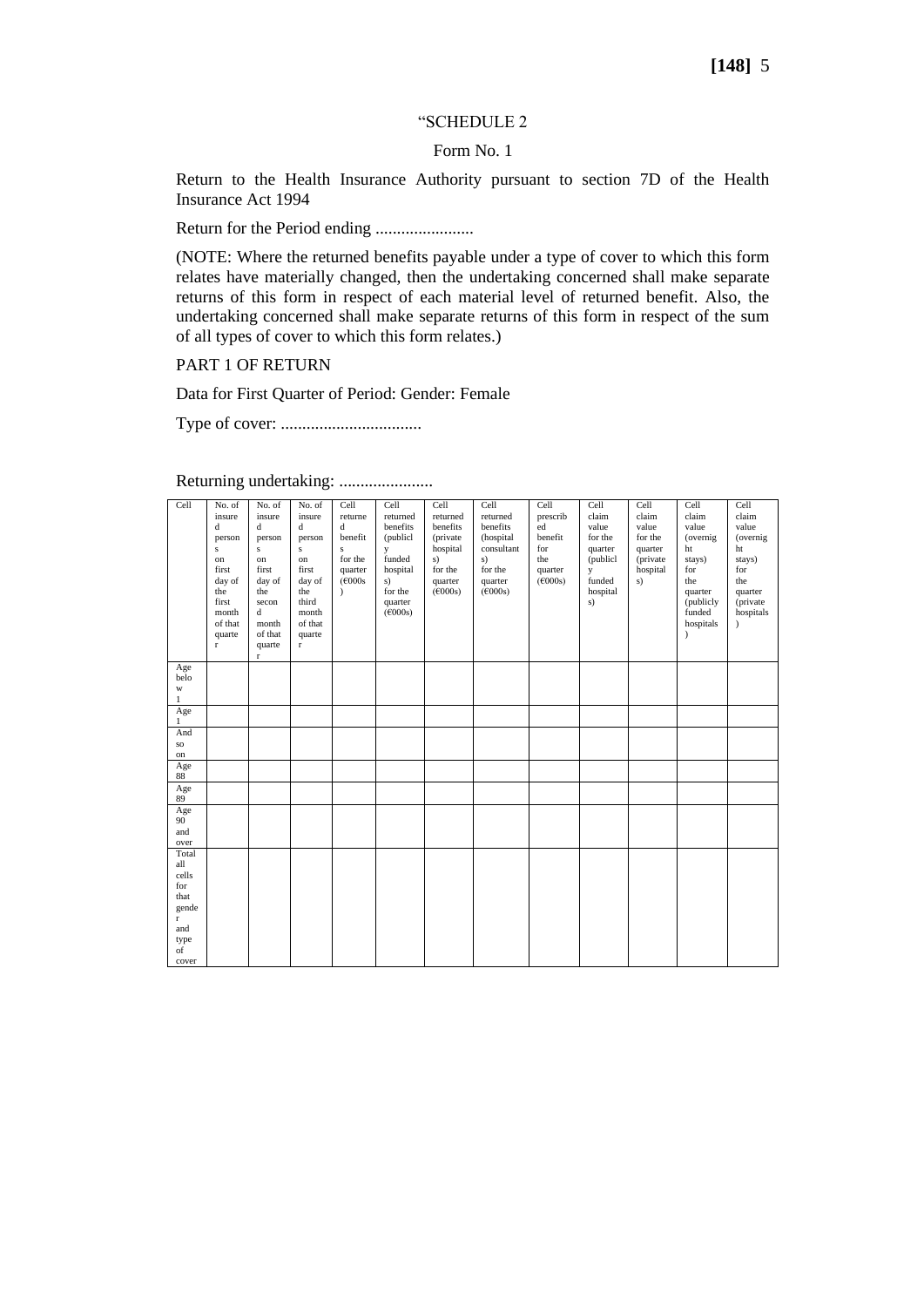# 6 **[148]**

# PART 1 OF RETURN (Continued)

Data for First Quarter of Period:

Gender: Male

Type of cover: .................................

Returning undertaking: ........................

| Cell                                | No. of<br>insure<br>d<br>person<br>$\bf S$<br>on<br>first<br>day of<br>the<br>first<br>month<br>of that<br>quarte<br>$\mathbf r$ | No. of<br>insure<br>$\mathbf d$<br>person<br>$\mathbf{s}$<br>on<br>first<br>day of<br>the<br>secon<br>$\mathbf d$<br>month<br>of that<br>quarte<br>$\mathbf r$ | No. of<br>insure<br>d<br>person<br>$\bf S$<br>on<br>first<br>day of<br>the<br>third<br>month<br>of that<br>quarte<br>$\mathbf{r}$ | Cell<br>returne<br>d<br>benefit<br>$\mathbf{s}$<br>for the<br>quarter<br>(F000s)<br>$\lambda$ | Cell<br>returned<br>benefits<br>(publicl<br>y<br>funded<br>hospital<br>s)<br>for the<br>quarter<br>(6000s) | Cell<br>returned<br>benefits<br>(private<br>hospital<br>s)<br>for the<br>quarter<br>$(\epsilon 000s)$ | Cell<br>returned<br>benefits<br>(hospital<br>consultant<br>s)<br>for the<br>quarter<br>$(\epsilon 000s)$ | Cell<br>prescrib<br>ed<br>benefit<br>for<br>the<br>quarter<br>(6000s) | Cell<br>claim<br>value<br>for the<br>quarter<br>(publicl<br>y<br>funded<br>hospital<br>s) | Cell<br>claim<br>value<br>for the<br>quarter<br>(private<br>hospital<br>s) | Cell<br>claim<br>value<br>(overnig)<br>ht<br>stays)<br>for<br>the<br>quarter<br>(publicly<br>funded<br>hospitals<br>) | Cell<br>claim<br>value<br>(overnig)<br>ht<br>stays)<br>for<br>the<br>quarter<br>(private<br>hospitals<br>$\lambda$ |
|-------------------------------------|----------------------------------------------------------------------------------------------------------------------------------|----------------------------------------------------------------------------------------------------------------------------------------------------------------|-----------------------------------------------------------------------------------------------------------------------------------|-----------------------------------------------------------------------------------------------|------------------------------------------------------------------------------------------------------------|-------------------------------------------------------------------------------------------------------|----------------------------------------------------------------------------------------------------------|-----------------------------------------------------------------------|-------------------------------------------------------------------------------------------|----------------------------------------------------------------------------|-----------------------------------------------------------------------------------------------------------------------|--------------------------------------------------------------------------------------------------------------------|
| Age<br>belo<br>$\mathbf{W}$         |                                                                                                                                  |                                                                                                                                                                |                                                                                                                                   |                                                                                               |                                                                                                            |                                                                                                       |                                                                                                          |                                                                       |                                                                                           |                                                                            |                                                                                                                       |                                                                                                                    |
| $\mathbf{1}$<br>Age<br>$\mathbf{1}$ |                                                                                                                                  |                                                                                                                                                                |                                                                                                                                   |                                                                                               |                                                                                                            |                                                                                                       |                                                                                                          |                                                                       |                                                                                           |                                                                            |                                                                                                                       |                                                                                                                    |
| And<br>$_{\rm SO}$                  |                                                                                                                                  |                                                                                                                                                                |                                                                                                                                   |                                                                                               |                                                                                                            |                                                                                                       |                                                                                                          |                                                                       |                                                                                           |                                                                            |                                                                                                                       |                                                                                                                    |
| on                                  |                                                                                                                                  |                                                                                                                                                                |                                                                                                                                   |                                                                                               |                                                                                                            |                                                                                                       |                                                                                                          |                                                                       |                                                                                           |                                                                            |                                                                                                                       |                                                                                                                    |
| Age<br>88                           |                                                                                                                                  |                                                                                                                                                                |                                                                                                                                   |                                                                                               |                                                                                                            |                                                                                                       |                                                                                                          |                                                                       |                                                                                           |                                                                            |                                                                                                                       |                                                                                                                    |
| Age<br>89                           |                                                                                                                                  |                                                                                                                                                                |                                                                                                                                   |                                                                                               |                                                                                                            |                                                                                                       |                                                                                                          |                                                                       |                                                                                           |                                                                            |                                                                                                                       |                                                                                                                    |
| Age<br>90 <sup>°</sup>              |                                                                                                                                  |                                                                                                                                                                |                                                                                                                                   |                                                                                               |                                                                                                            |                                                                                                       |                                                                                                          |                                                                       |                                                                                           |                                                                            |                                                                                                                       |                                                                                                                    |
| and                                 |                                                                                                                                  |                                                                                                                                                                |                                                                                                                                   |                                                                                               |                                                                                                            |                                                                                                       |                                                                                                          |                                                                       |                                                                                           |                                                                            |                                                                                                                       |                                                                                                                    |
| over                                |                                                                                                                                  |                                                                                                                                                                |                                                                                                                                   |                                                                                               |                                                                                                            |                                                                                                       |                                                                                                          |                                                                       |                                                                                           |                                                                            |                                                                                                                       |                                                                                                                    |
| Total<br>all                        |                                                                                                                                  |                                                                                                                                                                |                                                                                                                                   |                                                                                               |                                                                                                            |                                                                                                       |                                                                                                          |                                                                       |                                                                                           |                                                                            |                                                                                                                       |                                                                                                                    |
| cells                               |                                                                                                                                  |                                                                                                                                                                |                                                                                                                                   |                                                                                               |                                                                                                            |                                                                                                       |                                                                                                          |                                                                       |                                                                                           |                                                                            |                                                                                                                       |                                                                                                                    |
| for                                 |                                                                                                                                  |                                                                                                                                                                |                                                                                                                                   |                                                                                               |                                                                                                            |                                                                                                       |                                                                                                          |                                                                       |                                                                                           |                                                                            |                                                                                                                       |                                                                                                                    |
| that                                |                                                                                                                                  |                                                                                                                                                                |                                                                                                                                   |                                                                                               |                                                                                                            |                                                                                                       |                                                                                                          |                                                                       |                                                                                           |                                                                            |                                                                                                                       |                                                                                                                    |
| gende<br>$\mathbf{r}$               |                                                                                                                                  |                                                                                                                                                                |                                                                                                                                   |                                                                                               |                                                                                                            |                                                                                                       |                                                                                                          |                                                                       |                                                                                           |                                                                            |                                                                                                                       |                                                                                                                    |
| and                                 |                                                                                                                                  |                                                                                                                                                                |                                                                                                                                   |                                                                                               |                                                                                                            |                                                                                                       |                                                                                                          |                                                                       |                                                                                           |                                                                            |                                                                                                                       |                                                                                                                    |
| type                                |                                                                                                                                  |                                                                                                                                                                |                                                                                                                                   |                                                                                               |                                                                                                            |                                                                                                       |                                                                                                          |                                                                       |                                                                                           |                                                                            |                                                                                                                       |                                                                                                                    |
| of                                  |                                                                                                                                  |                                                                                                                                                                |                                                                                                                                   |                                                                                               |                                                                                                            |                                                                                                       |                                                                                                          |                                                                       |                                                                                           |                                                                            |                                                                                                                       |                                                                                                                    |
| cover                               |                                                                                                                                  |                                                                                                                                                                |                                                                                                                                   |                                                                                               |                                                                                                            |                                                                                                       |                                                                                                          |                                                                       |                                                                                           |                                                                            |                                                                                                                       |                                                                                                                    |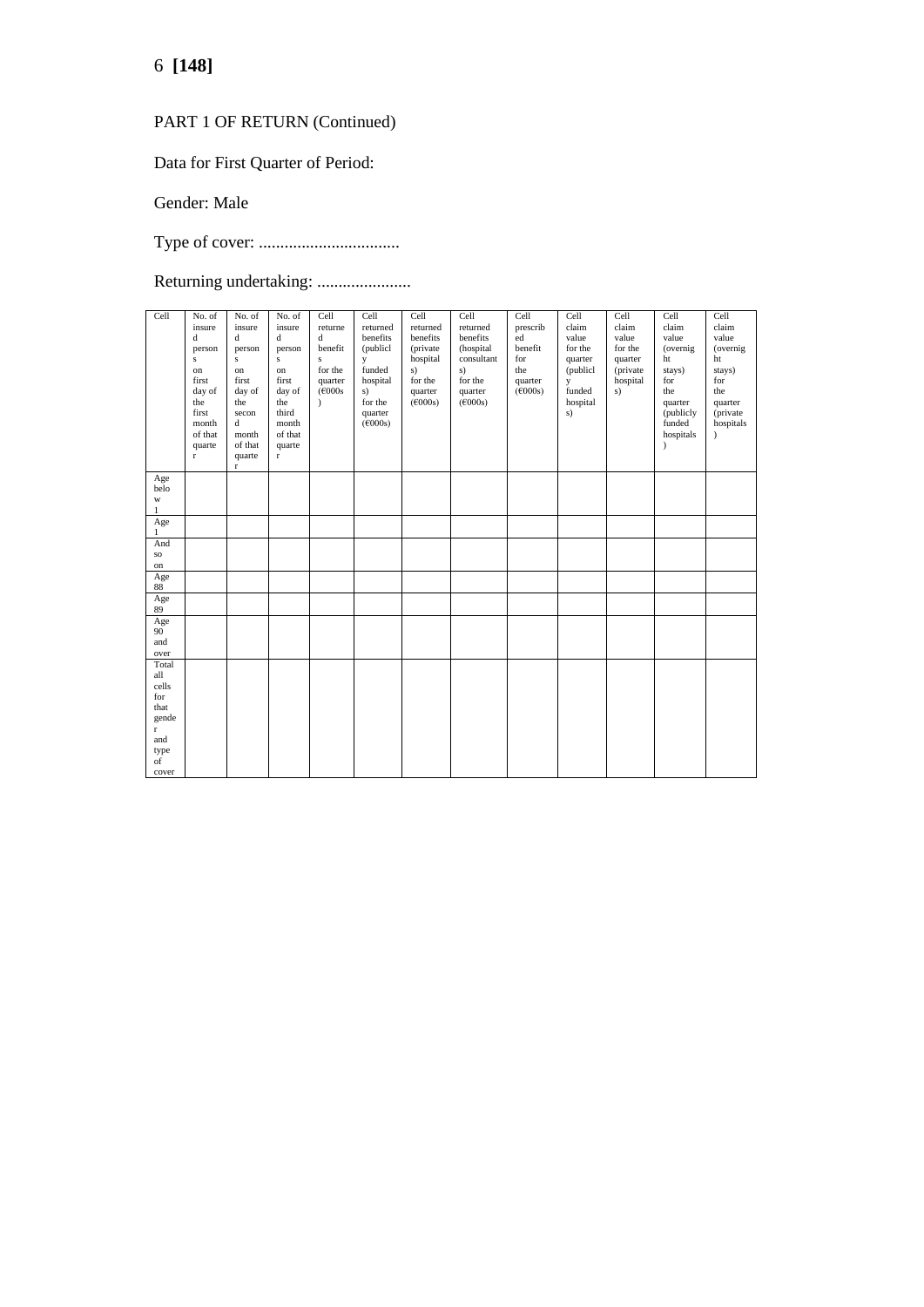# PART 2 OF RETURN

Data for Second Quarter of Period:

Gender: Female

Type of cover: .................................

Returning undertaking: ........................

| Cell         | No. of       | No. of       | No. of      | Cell         | Cell                         | Cell     | Cell       | Cell              | Cell     | Cell     | Cell       | Cell      |
|--------------|--------------|--------------|-------------|--------------|------------------------------|----------|------------|-------------------|----------|----------|------------|-----------|
|              | insure       | insure       | insure      | returne      | returned                     | returned | returned   | prescrib          | claim    | claim    | claim      | claim     |
|              | $\mathbf d$  | $\mathbf d$  | $\mathbf d$ | $\mathbf d$  | benefits                     | benefits | benefits   | ed                | value    | value    | value      | value     |
|              | person       | person       | person      | benefit      | (publicl                     | (private | (hospital  | benefit           | for the  | for the  | (overnig   | (overnig) |
|              | $\mathbf{s}$ | $\mathbf{s}$ | s           | $\mathbf{s}$ | y                            | hospital | consultant | for               | quarter  | quarter  | ht         | ht        |
|              | on           | on           | on          | for the      | funded                       | s)       | s)         | the               | (publicl | (private | stays)     | stays)    |
|              | first        | first        | first       | quarter      | hospital                     | for the  | for the    | quarter           | y        | hospital | for        | for       |
|              | day of       | day of       | day of      | (F000s)      | s)                           | quarter  | quarter    | $(\epsilon 000s)$ | funded   | s)       | the        | the       |
|              |              |              |             |              |                              |          |            |                   |          |          |            |           |
|              | the          | the          | the         | $\lambda$    | for the                      | (6000s)  | (6000s)    |                   | hospital |          | quarter    | quarter   |
|              | first        | secon        | third       |              | quarter                      |          |            |                   | s)       |          | (publicly) | (private  |
|              | month        | d            | month       |              | $(\text{\textsterling}000s)$ |          |            |                   |          |          | funded     | hospitals |
|              | of that      | month        | of that     |              |                              |          |            |                   |          |          | hospitals  | í         |
|              | quarte       | of that      | quarte      |              |                              |          |            |                   |          |          | $\lambda$  |           |
|              | $\mathbf r$  | quarte       | $\mathbf r$ |              |                              |          |            |                   |          |          |            |           |
|              |              | $\mathbf{r}$ |             |              |                              |          |            |                   |          |          |            |           |
| Age          |              |              |             |              |                              |          |            |                   |          |          |            |           |
| belo         |              |              |             |              |                              |          |            |                   |          |          |            |           |
| W            |              |              |             |              |                              |          |            |                   |          |          |            |           |
| $1\,$        |              |              |             |              |                              |          |            |                   |          |          |            |           |
| Age          |              |              |             |              |                              |          |            |                   |          |          |            |           |
| $\mathbf{1}$ |              |              |             |              |                              |          |            |                   |          |          |            |           |
| And          |              |              |             |              |                              |          |            |                   |          |          |            |           |
| $_{\rm SO}$  |              |              |             |              |                              |          |            |                   |          |          |            |           |
| on<br>Age    |              |              |             |              |                              |          |            |                   |          |          |            |           |
| 88           |              |              |             |              |                              |          |            |                   |          |          |            |           |
| Age          |              |              |             |              |                              |          |            |                   |          |          |            |           |
| 89           |              |              |             |              |                              |          |            |                   |          |          |            |           |
| Age          |              |              |             |              |                              |          |            |                   |          |          |            |           |
| 90           |              |              |             |              |                              |          |            |                   |          |          |            |           |
| and          |              |              |             |              |                              |          |            |                   |          |          |            |           |
| over         |              |              |             |              |                              |          |            |                   |          |          |            |           |
| Total        |              |              |             |              |                              |          |            |                   |          |          |            |           |
| all          |              |              |             |              |                              |          |            |                   |          |          |            |           |
| cells        |              |              |             |              |                              |          |            |                   |          |          |            |           |
| for          |              |              |             |              |                              |          |            |                   |          |          |            |           |
| that         |              |              |             |              |                              |          |            |                   |          |          |            |           |
| gende        |              |              |             |              |                              |          |            |                   |          |          |            |           |
| $\mathbf{r}$ |              |              |             |              |                              |          |            |                   |          |          |            |           |
| and          |              |              |             |              |                              |          |            |                   |          |          |            |           |
|              |              |              |             |              |                              |          |            |                   |          |          |            |           |
| type         |              |              |             |              |                              |          |            |                   |          |          |            |           |
| of           |              |              |             |              |                              |          |            |                   |          |          |            |           |
| cover        |              |              |             |              |                              |          |            |                   |          |          |            |           |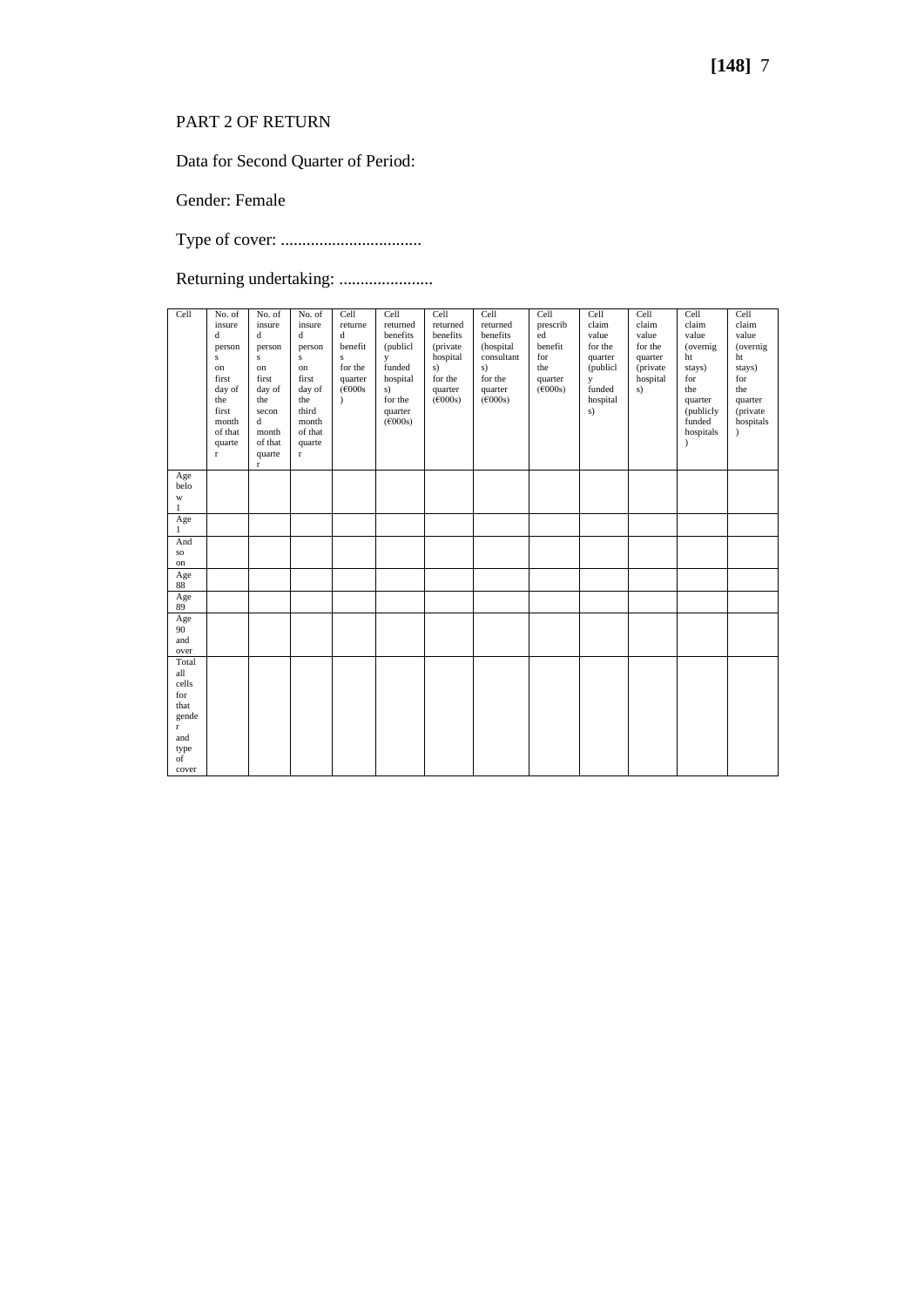### 8 **[148]**

#### PART 2 OF RETURN

Data for Second Quarter of Period:

Gender: Male

Type of cover: .................................

Returning undertaking: .......................

| Cell                | No. of<br>insure<br>$\mathbf d$<br>person<br>$\mathbf S$<br>on<br>first<br>day of<br>the<br>first<br>month<br>of that<br>quarte<br>$\Gamma$ | No. of<br>insure<br>d<br>person<br>$\mathbf{s}$<br>on<br>first<br>day of<br>the<br>secon<br>d<br>month<br>of that<br>quarte<br>$\Gamma$ | No. of<br>insure<br>d<br>person<br>$\bf S$<br>on<br>first<br>day of<br>the<br>third<br>month<br>of that<br>quarte<br>$\mathbf{r}$ | Cell<br>returne<br>$\mathbf d$<br>benefit<br>s<br>for the<br>quarter<br>$(\text{\textsterling}000s$<br>$\lambda$ | Cell<br>returned<br>benefits<br>(publicl)<br>y<br>funded<br>hospital<br>s)<br>for the<br>quarter<br>(6000s) | Cell<br>returned<br>benefits<br>(private<br>hospital<br>s)<br>for the<br>quarter<br>(6000s) | Cell<br>returned<br>benefits<br>(hospital<br>consultant<br>s)<br>for the<br>quarter<br>(6000s) | Cell<br>prescrib<br>ed<br>benefit<br>for<br>the<br>quarter<br>(6000s) | Cell<br>claim<br>value<br>for the<br>quarter<br>(publicl<br>y<br>funded<br>hospital<br>s) | Cell<br>claim<br>value<br>for the<br>quarter<br>(private<br>hospital<br>s) | Cell<br>claim<br>value<br>(overnig)<br>ht<br>stays)<br>for<br>the<br>quarter<br>(publicly<br>funded<br>hospitals<br>$\lambda$ | Cell<br>claim<br>value<br>(overnig)<br>ht<br>stays)<br>for<br>the<br>quarter<br>(private<br>hospitals<br>$\lambda$ |
|---------------------|---------------------------------------------------------------------------------------------------------------------------------------------|-----------------------------------------------------------------------------------------------------------------------------------------|-----------------------------------------------------------------------------------------------------------------------------------|------------------------------------------------------------------------------------------------------------------|-------------------------------------------------------------------------------------------------------------|---------------------------------------------------------------------------------------------|------------------------------------------------------------------------------------------------|-----------------------------------------------------------------------|-------------------------------------------------------------------------------------------|----------------------------------------------------------------------------|-------------------------------------------------------------------------------------------------------------------------------|--------------------------------------------------------------------------------------------------------------------|
| Age<br>belo         |                                                                                                                                             |                                                                                                                                         |                                                                                                                                   |                                                                                                                  |                                                                                                             |                                                                                             |                                                                                                |                                                                       |                                                                                           |                                                                            |                                                                                                                               |                                                                                                                    |
| $\mathbf{W}$        |                                                                                                                                             |                                                                                                                                         |                                                                                                                                   |                                                                                                                  |                                                                                                             |                                                                                             |                                                                                                |                                                                       |                                                                                           |                                                                            |                                                                                                                               |                                                                                                                    |
| $\mathbf{1}$<br>Age |                                                                                                                                             |                                                                                                                                         |                                                                                                                                   |                                                                                                                  |                                                                                                             |                                                                                             |                                                                                                |                                                                       |                                                                                           |                                                                            |                                                                                                                               |                                                                                                                    |
| $\mathbf{1}$<br>And |                                                                                                                                             |                                                                                                                                         |                                                                                                                                   |                                                                                                                  |                                                                                                             |                                                                                             |                                                                                                |                                                                       |                                                                                           |                                                                            |                                                                                                                               |                                                                                                                    |
| $_{\rm SO}$         |                                                                                                                                             |                                                                                                                                         |                                                                                                                                   |                                                                                                                  |                                                                                                             |                                                                                             |                                                                                                |                                                                       |                                                                                           |                                                                            |                                                                                                                               |                                                                                                                    |
| on                  |                                                                                                                                             |                                                                                                                                         |                                                                                                                                   |                                                                                                                  |                                                                                                             |                                                                                             |                                                                                                |                                                                       |                                                                                           |                                                                            |                                                                                                                               |                                                                                                                    |
| Age<br>88           |                                                                                                                                             |                                                                                                                                         |                                                                                                                                   |                                                                                                                  |                                                                                                             |                                                                                             |                                                                                                |                                                                       |                                                                                           |                                                                            |                                                                                                                               |                                                                                                                    |
| Age<br>89           |                                                                                                                                             |                                                                                                                                         |                                                                                                                                   |                                                                                                                  |                                                                                                             |                                                                                             |                                                                                                |                                                                       |                                                                                           |                                                                            |                                                                                                                               |                                                                                                                    |
| Age                 |                                                                                                                                             |                                                                                                                                         |                                                                                                                                   |                                                                                                                  |                                                                                                             |                                                                                             |                                                                                                |                                                                       |                                                                                           |                                                                            |                                                                                                                               |                                                                                                                    |
| 90<br>and           |                                                                                                                                             |                                                                                                                                         |                                                                                                                                   |                                                                                                                  |                                                                                                             |                                                                                             |                                                                                                |                                                                       |                                                                                           |                                                                            |                                                                                                                               |                                                                                                                    |
| over                |                                                                                                                                             |                                                                                                                                         |                                                                                                                                   |                                                                                                                  |                                                                                                             |                                                                                             |                                                                                                |                                                                       |                                                                                           |                                                                            |                                                                                                                               |                                                                                                                    |
| Total<br>all        |                                                                                                                                             |                                                                                                                                         |                                                                                                                                   |                                                                                                                  |                                                                                                             |                                                                                             |                                                                                                |                                                                       |                                                                                           |                                                                            |                                                                                                                               |                                                                                                                    |
| cells               |                                                                                                                                             |                                                                                                                                         |                                                                                                                                   |                                                                                                                  |                                                                                                             |                                                                                             |                                                                                                |                                                                       |                                                                                           |                                                                            |                                                                                                                               |                                                                                                                    |
| for                 |                                                                                                                                             |                                                                                                                                         |                                                                                                                                   |                                                                                                                  |                                                                                                             |                                                                                             |                                                                                                |                                                                       |                                                                                           |                                                                            |                                                                                                                               |                                                                                                                    |
| that<br>gende       |                                                                                                                                             |                                                                                                                                         |                                                                                                                                   |                                                                                                                  |                                                                                                             |                                                                                             |                                                                                                |                                                                       |                                                                                           |                                                                            |                                                                                                                               |                                                                                                                    |
| $\mathbf{r}$        |                                                                                                                                             |                                                                                                                                         |                                                                                                                                   |                                                                                                                  |                                                                                                             |                                                                                             |                                                                                                |                                                                       |                                                                                           |                                                                            |                                                                                                                               |                                                                                                                    |
| and                 |                                                                                                                                             |                                                                                                                                         |                                                                                                                                   |                                                                                                                  |                                                                                                             |                                                                                             |                                                                                                |                                                                       |                                                                                           |                                                                            |                                                                                                                               |                                                                                                                    |
| type<br>of          |                                                                                                                                             |                                                                                                                                         |                                                                                                                                   |                                                                                                                  |                                                                                                             |                                                                                             |                                                                                                |                                                                       |                                                                                           |                                                                            |                                                                                                                               |                                                                                                                    |
| cover               |                                                                                                                                             |                                                                                                                                         |                                                                                                                                   |                                                                                                                  |                                                                                                             |                                                                                             |                                                                                                |                                                                       |                                                                                           |                                                                            |                                                                                                                               |                                                                                                                    |

Return for the Period Ending .................as confirmed by:

| Date: $\frac{1}{\sqrt{1-\frac{1}{2}} \cdot \frac{1}{\sqrt{1-\frac{1}{2}} \cdot \frac{1}{2}} \cdot \frac{1}{\sqrt{1-\frac{1}{2}} \cdot \frac{1}{2}} \cdot \frac{1}{\sqrt{1-\frac{1}{2}} \cdot \frac{1}{2}}}{\sqrt{1-\frac{1}{2}} \cdot \frac{1}{\sqrt{1-\frac{1}{2}} \cdot \frac{1}{2}} \cdot \frac{1}{\sqrt{1-\frac{1}{2}} \cdot \frac{1}{2}} \cdot \frac{1}{\sqrt{1-\frac{1}{2}} \cdot \frac{1}{2}} \cdot \frac{1}{\sqrt{1-\frac{1}{2}} \cdot \frac{1$ |  |
|---------------------------------------------------------------------------------------------------------------------------------------------------------------------------------------------------------------------------------------------------------------------------------------------------------------------------------------------------------------------------------------------------------------------------------------------------------|--|

\* One of the signatories must be managing director, the chief executive officer, or the company secretary, of the returning undertaking, or a member of the Board of the returning undertaking, or a person of similar status in relation to the returning undertaking.".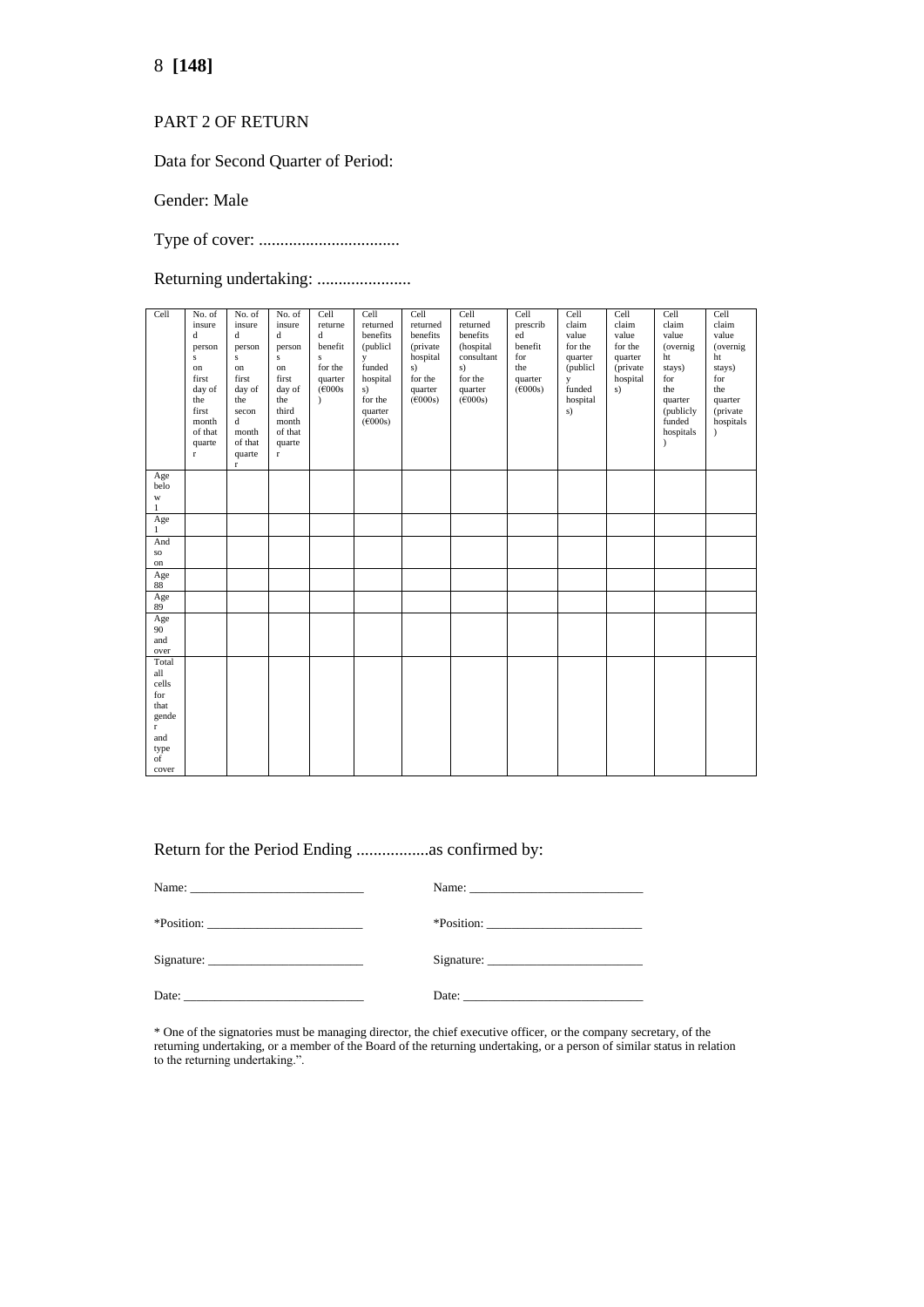

GIVEN under my Official Seal, 30 March, 2022.

STEPHEN DONNELLY, Minister for Health.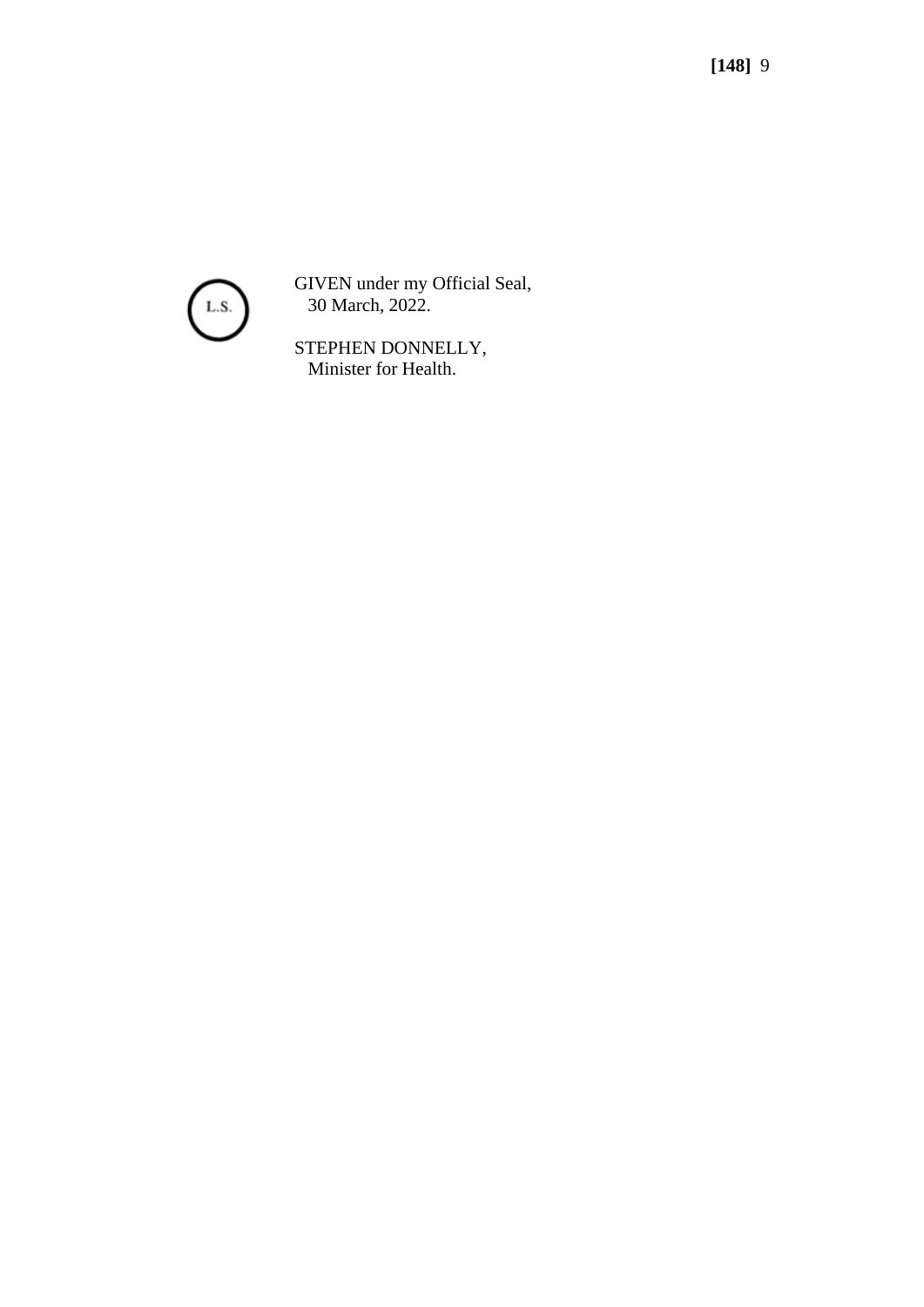### EXPLANATORY NOTE

### (*This note is not part of the Instrument and does not purport to be a legal interpretation.*)

These Regulations amend the Health Insurance Act 1994 (Information Returns) Regulations 2009.

The purpose of these Regulations is to provide for additional information to be provided by insurers to the Health Insurance Authority in relation to high cost claims.

These Regulations may be cited as the Health Insurance Act 1994 (Information Returns) (Amendment) Regulations 2022.